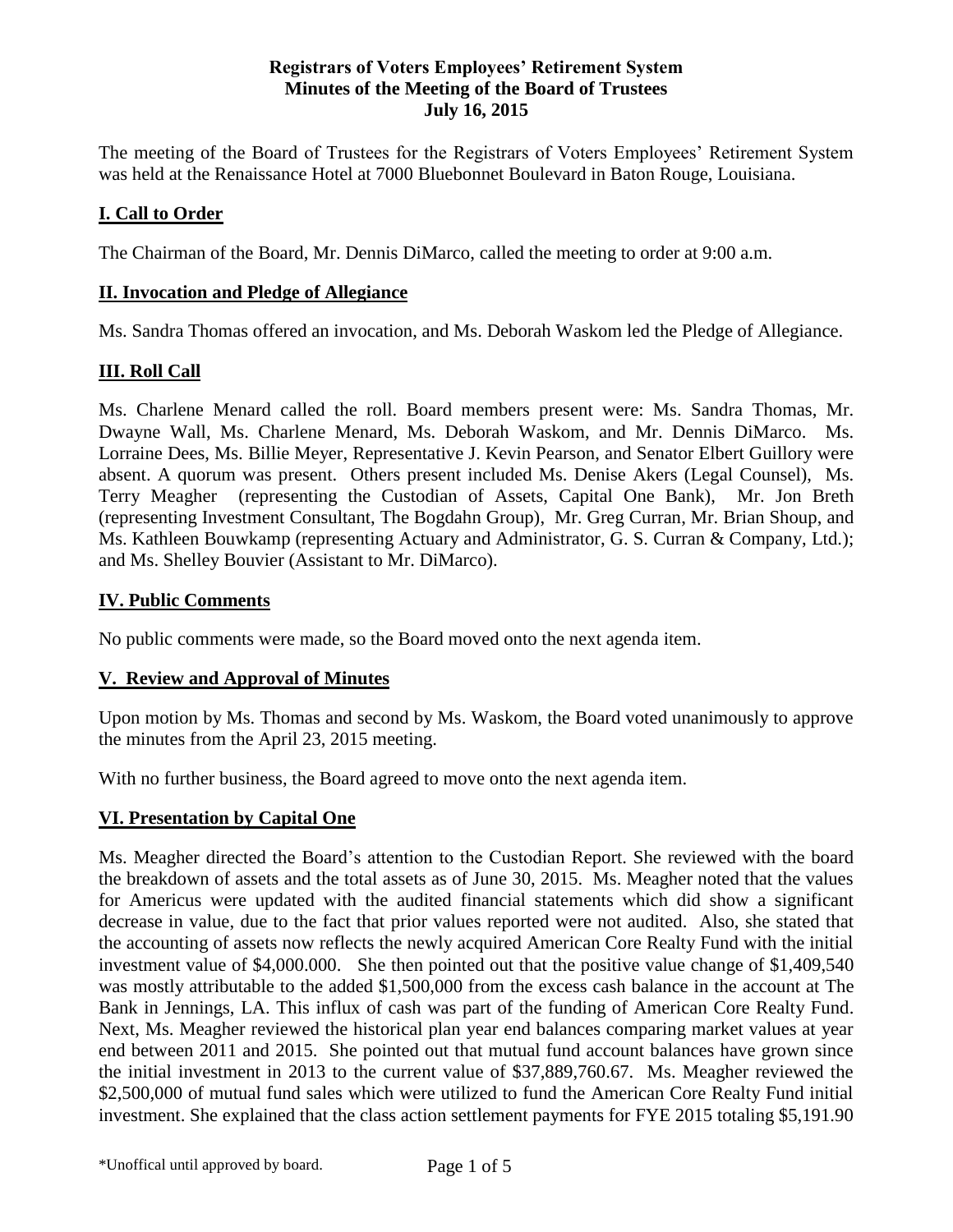were mostly collected this past quarter for claims with non-active money managers. Next, she reviewed the Member Supplemental market value reconciliation for Fiscal YTD pointing out that the decrease in value is largely due to the \$168,720.16 in benefit payments. Ms. Thomas pointed out the unrealized loss, and Ms. Meagher noted that overall the investment experience considering the realized gain, income and unrealized loss was a positive one.

Ms. Meagher then presented the Members Supplemental Savings Plan Asset Management report for FYE June 30, 2015. She first reviewed the target versus actual allocation noting that the portfolio is diversified and on target. Ms. Meagher pointed out that as the investments for the Member Supplemental Savings have become more aggressive, the benchmarks have been adjusted accordingly to more aggressive as well. Therefore, the performance for past years compared to the benchmark will not be a true representation. Finally, she explained how the poor market performance of June had a harsh impact on the portfolio's performance. This was illustrated by the fiscal one year gross return at 1.99% as compared to 3.75% return if only measured through May 2015 for the portfolio.

Mr. Wall asked if the reason for the lower performance in the Member Supplemental Savings Plan was due to the loss in membership, since new members are not being added to the Plan or simply a reflection of the funds not performing. Per Ms. Meagher, the assets have dwindled because of the benefit payments. She added that the only growth potential is from the investment returns and that the pool of people sharing in the Fund is decreasing. Mr. Shoup also noted that the portfolio report last meeting showed more cash being held, but since then more benefits have been paid out.

Mr. Wall asked that for the next meeting the Board be presented with a comparison of the previous five year history of the benefit payouts, performance and the number of participants in the Member Supplemental Savings Plan. Mr. Shoup responded that G. S. Curran & Company, Ltd. would do so.

Upon motion by Ms. Waskom and second by Ms. Menard, the Board voted unanimously to approve the Custodial Report and the Member Supplemental Savings Report for the period ending June 30, 2015.

## **VII. Presentation by the Investment Consultant, The Bogdahn Group**

Next, Mr. Breth presented the Board with the Monthly Flash Report as of June 30, 2015. He explained that it had been a slow march up in equity markets, because the Federal Reserve was still expected to raise interest rates. He noted that the volatility in earnings has been due to the decrease in energy sectors and the rise in the USD. Mr. Breth stated that this quarter was a strong one for the US equity market but late in the quarter the news of whether Greece would leave the Eurozone affected some of the holdings notably both Pimco funds and Vanguard's Int'l Index Fund. Both of these have a small exposure to Greece. In addition, Mr. Breth explained China's volatility and the positive impact on emerging markets. He compared the major market indices performance for the quarter pointing out that as rates increase the bond prices decrease. Furthermore, he added that there was a large variance between the growth and value stocks in the small and midcap sectors for the quarter with the growth stocks outperforming the value stocks. Next, he stated that the energy sector was strong early in the quarter; however the utilities sector has continued to struggle due to rising interest rates. Mr. Breth also compared the international indices for the quarter which illustrated that the rising USD slowed down the performance of global equities.

Then, Mr. Breth reviewed the asset allocation and performance as of June 30, 2015. He stated that what we got wrong was the equity portfolio; the FYTD return trailed the benchmark. Mr. Breth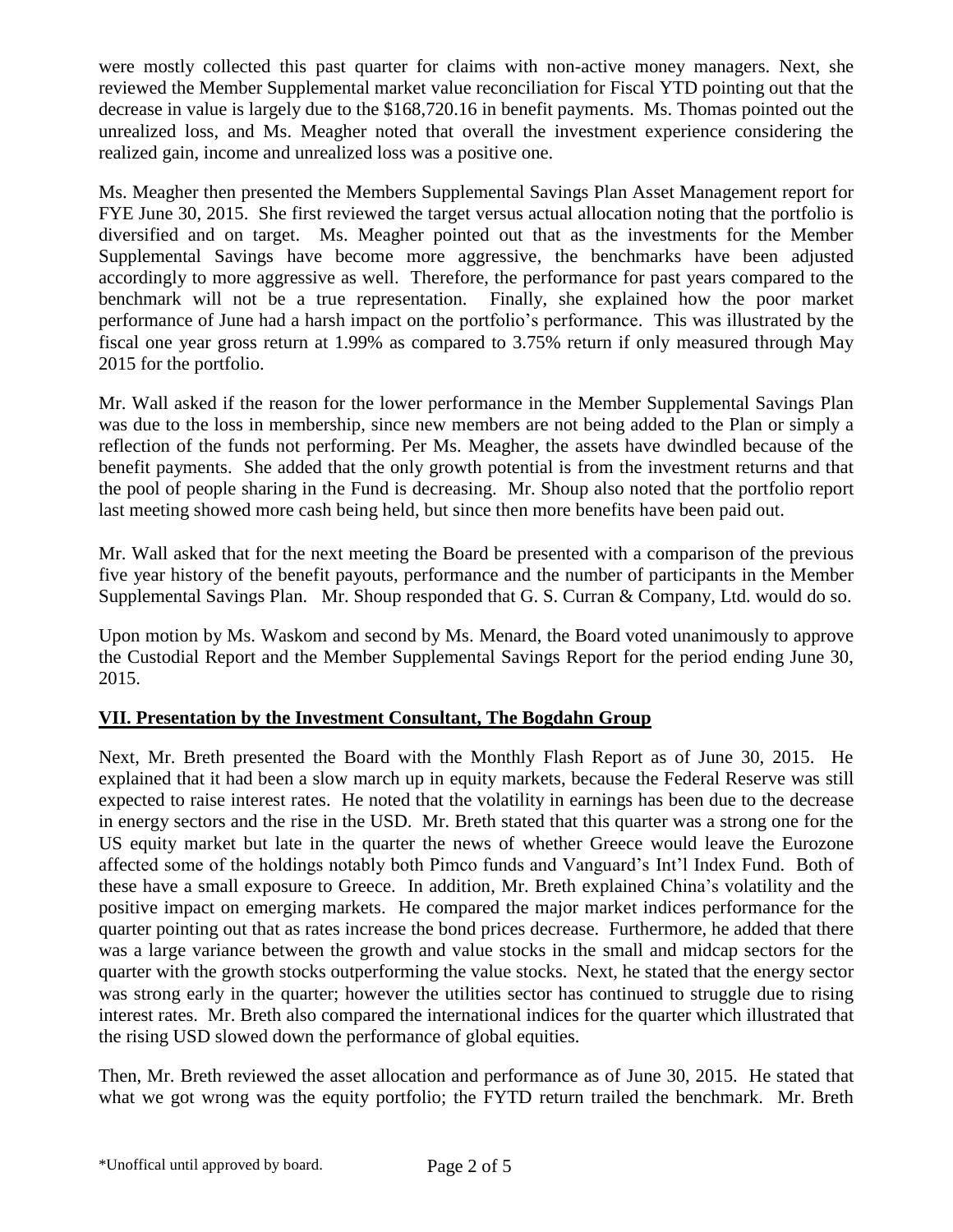further explained that the biggest performance loss FYTD has been Orleans Capital Energy Fund, and it has been a declining investment over the year.

Ms. Thomas asked Mr. Breth what his recommendation would be since the fund is already down considerably at a return of -27.53% FYTD. Mr. Breth stated that he would hate to sell now at the low but would recommend eliminating a dedicated energy sector and keep more allocated to US stock market index fund. Furthermore, he added that we have two active managers that will buy energy when they feel the time is right: Westfield and Advisory Fund. He added that the percentage allocated for Orleans Capital Energy was sized appropriately at only 2.4% of the portfolio.

Next, Mr. Breth discussed the poor performance of Oppenheimer Developing Market which was also negatively impacted from the falling energy prices and rising interest rates in the US. Mr. Breth then suggested eliminating Oppenheimer Developing Markets (ODVIX) today. Ms. Thomas suggested that the portfolio pullback from energy to more domestic investments. Mr. Breth responded that there are some long term benefits from the non-US equities. He further suggested after some discussion that the Board invest the proceeds equally between Dodge & Cox International (DODFX) and Vanguard Total International Stock Index (VTIAX); he noted that these two funds would still provide some exposure to emerging markets. Mr. Wall then questioned why ROVERS would move out of the Oppenheimer Developing Markets to move to the other two funds that had trailing performance. Mr. Breth explained that those losses were only for a month's performance but longer term their returns were more favorable.

After much discussion with the Board, Mr. Breth suggested that we put Orleans Capital Energy on watch and readdress the performance at the next meeting. Mr. DiMarco reaffirmed this recommendation pointing out that since the FYTD loss for Orleans Capital Energy is so great that it would not be wise to sell at the bottom. Mr. Breth stated that at the next quarterly meeting he will provide a snapshot of what ROVERS would still own in energy if they sold this fund and more information to determine if we should sell Orleans Capital Energy.

Next, Mr. Breth reviewed the fixed income asset allocation and performance. He noted that the diversification within the fixed income portfolio was well weighted. Mr. Breth stated that the liquidator for the hedge funds has not completed the liquidation yet, and he was not pleased with the lack of progress. He was also disappointed with the lack of movement with CDK. However, St. George Air Parc and Utah may get put up for sale. Mr. Breth discussed the weak performance of PIMCO All Asset Fund (PAAIX) and suggested putting this fund on watch as well. Mr. DiMarco added that PIMCO lost their founder. Mr. Breth concurred with Mr. DiMarco and stated the Bogdahn Group has identified some alternative funds to consider for the Total Real Return sector.

Mr. Breth also suggested adding a primary benchmark for the Total Real Return sector which would be "50/50 global stocks to global bonds" benchmarks so that the benchmark would not be fluctuating. He would like to keep the "CPI+5%" as the secondary benchmark.

Upon motion by Mr. Wall and second by Ms. Waskom, the Board voted unanimously to sell Oppenheimer Developing Markets and split the proceeds equally between Dodge & Cox International and the Vanguard Total International Index Fund and to place Orleans Capital Energy on watch. Mr. Breth added that he would work with Ms. Dees to execute the sale. Also, he indicated that next quarter he would review the Investment Policy Statement with the Board and suggest some target allocation changes.

Upon motion by Ms. Waskom and second by Ms. Thomas, the Board voted unanimously to approve The Bogdahn Group's Monthly Flash Report.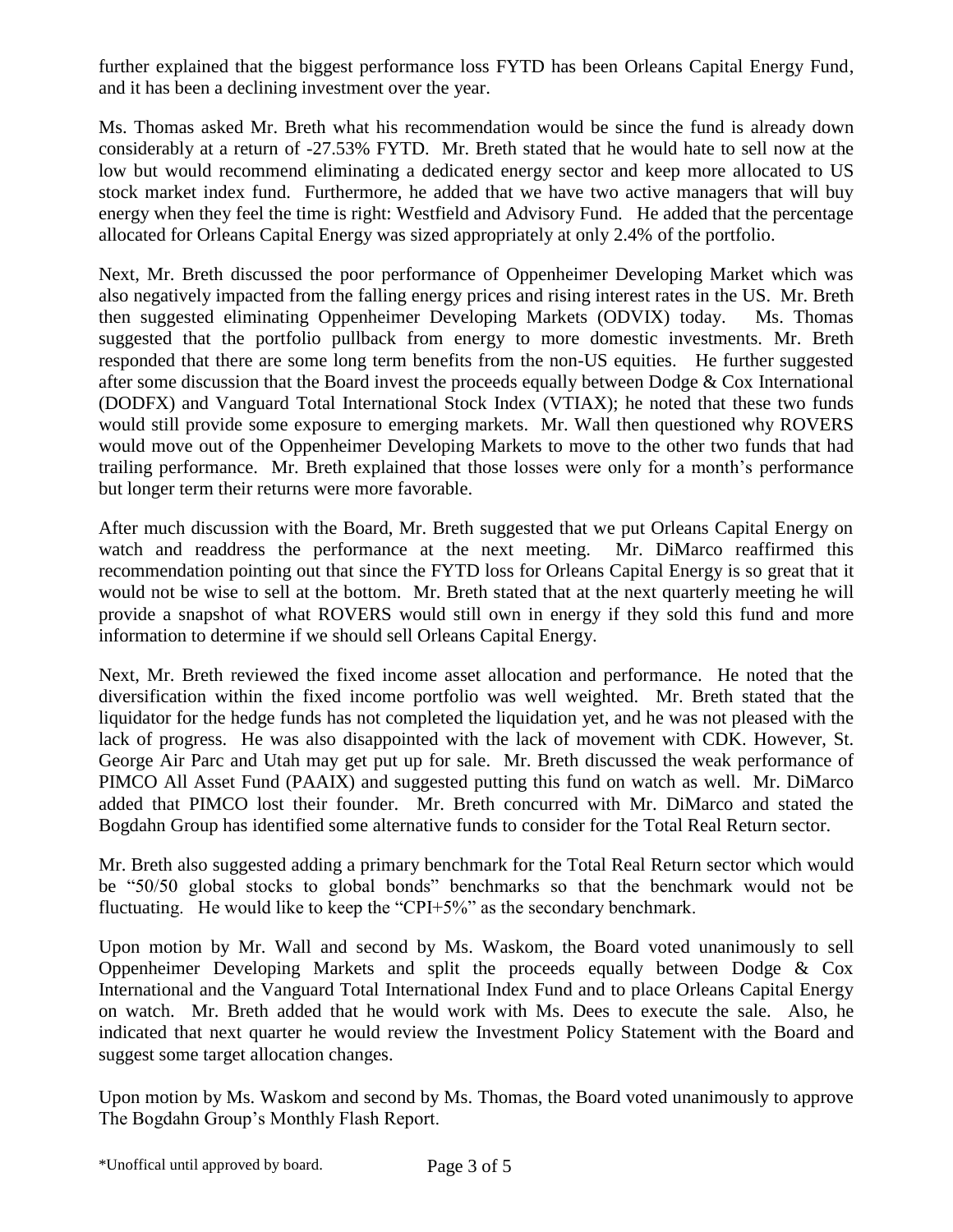Mr. Breth stated that Mr. Shoup had pointed out to him that the fee schedule in their contract with ROVERS terminates on September 30, 2015. Mr. Breth stated that the contract itself does not expire, therefore he proposes an addendum to the current contract with the updated fees as follows: the first year no change, second year an increase in fees by \$2,500 and in the third year another increase of \$2,500. Ms. Akers said she had reviewed the contract and fees and that currently the fees are annually \$85,000 and an addendum for fees would be sufficient. Mr. Breth noted that fees are billed quarterly in arrears.

Upon motion by Ms. Thomas and second by Ms. Menard, the Board voted unanimously to approve the proposed Bogdahn Group fee schedule addendum presented by Mr. Breth.

## **VIII. Report from the System's Attorney**

Ms. Akers updated the Board on the liquidation of Commonwealth. She said that at the end of last year the liquidator was trying to sell the additional assets in the side pocket, but they have had to reduce the account value. She reiterated that in the litigation realm things move slowly, but she expects to have more of an update for the next meeting.

Ms. Thomas had spoken to Ms. Akers about the post-DROP retirement law and specifically how long someone has to work after DROP to be able to convert their leave. Ms. Akers asked to table the matter until she could discuss this with Mr. Curran. Upon motion by Ms. Thomas and second by Ms. Waskom, the Board voted unanimously to table the matter for further research with the system's actuary.

## **IX. Presentation by G. S. Curran & Company**

Mr. Shoup disseminated the financial statements for FYE 2015 to the Board. He reviewed the report with the Board noting that we only went slightly over budget on office supplies, continuing education and GASB 68 audit, but overall ROVERS is under budget by approximately 10%. Next, he went over the Profit & Loss statement indicating that we collected approximately \$6,890,000 from ad valorem tax, state revenue sharing and interest combined. Mr. DiMarco questioned if Orleans Parish was paying their share of the tax. Mr. Shoup replied that Orleans was paying. Ms. Waskom added that ROVERS did not receive any payments in arrears, but they are currently paying. Mr. Shoup pointed out that the Americus Fund is still showing as an asset with a value of \$85,000 and that the auditor was not notified of the write down. However since it was already approved by the Board to write off, we will instruct the auditors to proceed without a motion.

Upon motion by Ms. Thomas and second by Ms. Menard, the Board voted unanimously to accept the draft of the financial statements.

Next, Mr. Curran reviewed a table which formally stated the assumptions to be used for any actuarial equivalence calculations performed by the actuary. He explained that as a qualified, governmental plan it is best that the Board formally adopt the factors to be used to develop option factors and other actuarial equivalence calculations. Mr. Curran stated that within the listed assumptions was a recommended change to the interest assumption used in calculating option reduction factors. He stated that the proposed option reduction factors to be effective retroactive to July 1, 2015 were based on the valuation interest rate of 7%. Mr. Curran explained that since option factors were unisex, meaning the same factors applied for male and female members, the assumed percentage of the population who choose options was listed under the "% Male" column.